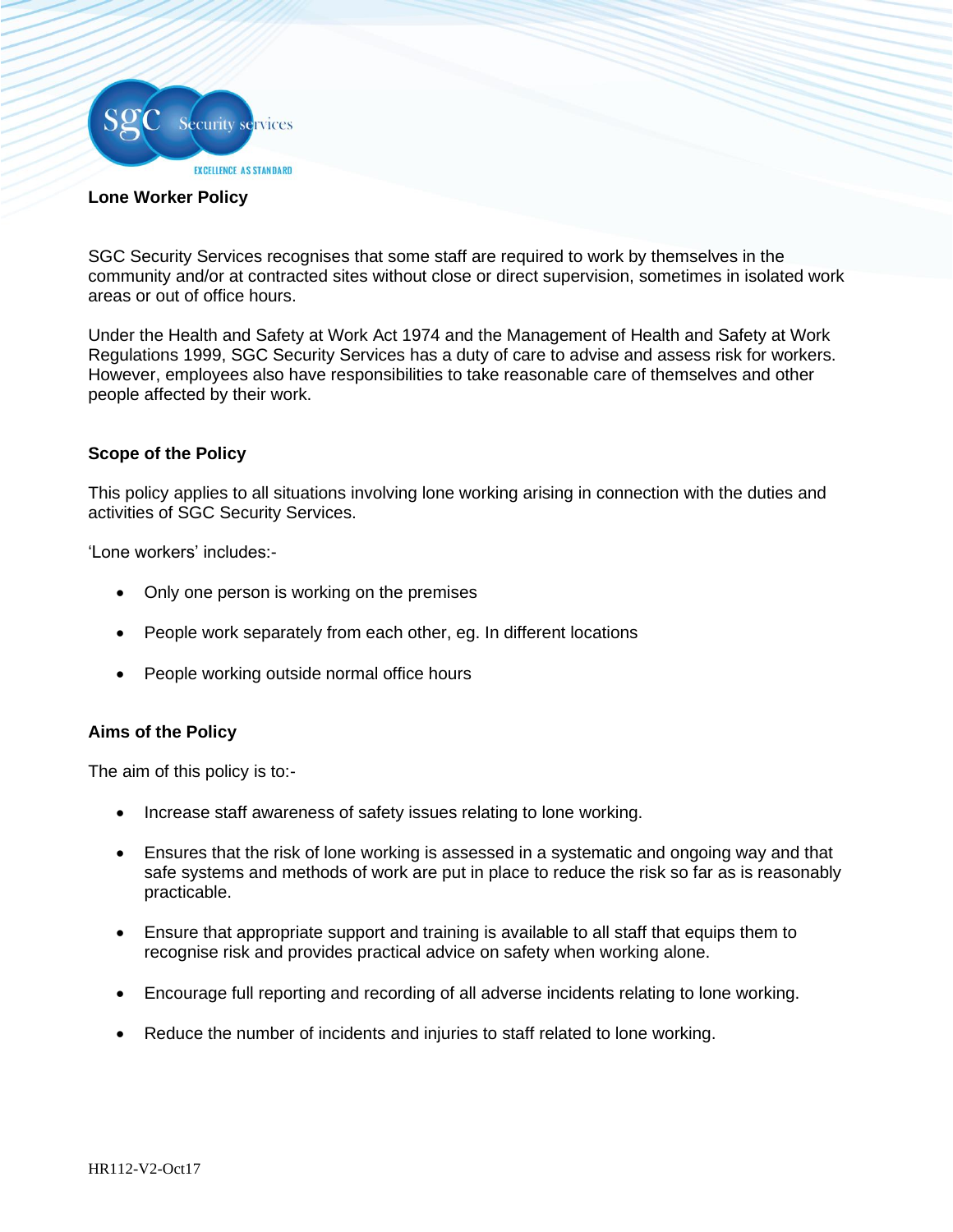

The General Manager is responsible for:-

- Ensuring that there are arrangements for identifying, evaluating and managing risk associated with lone working.
- Providing resources for putting the policy into practice.
- Ensuring there are arrangements for monitoring incidents linked to lone working and that the effectiveness of this policy is regularly viewed.

Line Managers are responsible for:-

- Ensuring that all staff are aware of the policy.
- Identify situations where people work alone and decide whether systems can be adopted to avoid workers carrying out tasks on their own.
- Ensuring that risk assessments are carried out and reviewed regularly.
- Putting procedures and safe systems of work into practice which are designed to eliminate or reduce the risks associated with working alone.
- Ensuring that individuals identified as being at risk are given appropriate information, instruction and training at induction, updating and refreshing this training as necessary.
- Managing the effectiveness of preventative measures through an effective system of reporting, investigating and recording incidents.
- Ensuring that appropriate support is given to staff involved in an incident.
- Providing communication mechanisms and other safety equipment where it is felt to be desirable.

Employees are responsible for:-

- Taking reasonable care of themselves and others affected by their actions.
- Following guidance and procedures designed for safe working.
- Reporting all incidents that may affect the health and safety of themselves or others and asking for guidance as appropriate.
- Taking part in training designed to meet requirements of the policy.